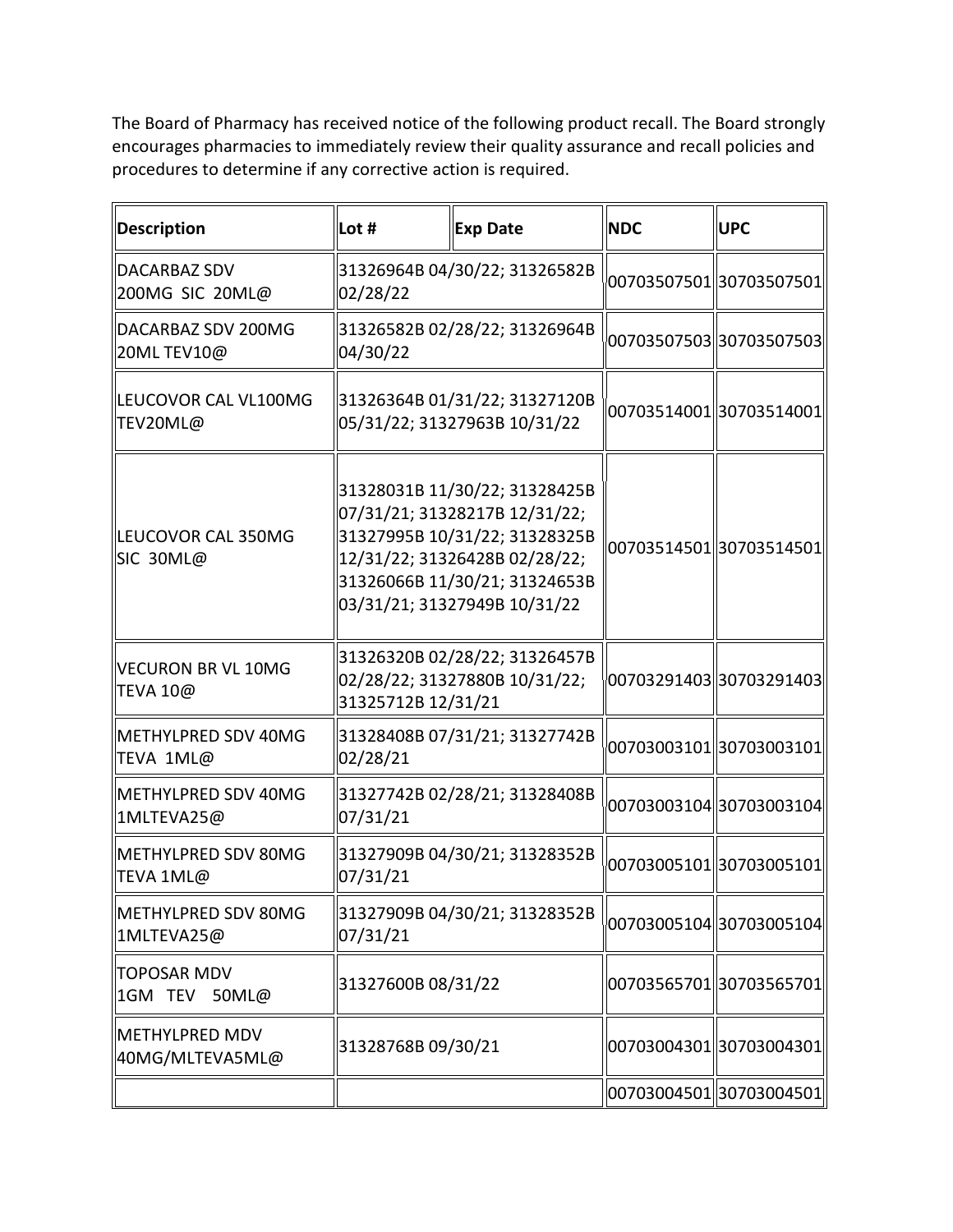| <b>Description</b>                                       | Lot #                                                                                                                           | <b>Exp Date</b>                                                                                                                 | <b>NDC</b>              | <b>UPC</b>               |
|----------------------------------------------------------|---------------------------------------------------------------------------------------------------------------------------------|---------------------------------------------------------------------------------------------------------------------------------|-------------------------|--------------------------|
| METHYLPRED<br>MDV40MG/MLTEVA10ML@ 03/31/21               |                                                                                                                                 | 31327725B 02/28/21; 31327906B                                                                                                   |                         |                          |
| METHYLPRED MDV<br>80MG/MLTEVA5ML@                        | 31327738B 03/31/21                                                                                                              |                                                                                                                                 |                         | 00703006301  30703006301 |
| DESMOPR VL 4MCG/ML<br>1ML TEV 10@                        | 31326669B 03/31/21                                                                                                              |                                                                                                                                 | 00703505103330703505103 |                          |
| LEUCOVOR CAL<br>SDV350MG/30MLNOV+                        | 31324480B 02/28/21; 31327396B<br>08/31/22                                                                                       |                                                                                                                                 |                         | 00703514591  30703514591 |
| METOCLOPR SDV 10MG<br>2ML SIC 25@                        | 31323816B 02/28/21; 31325042B<br>06/30/21; 31325336B 07/31/21;<br>31326042B 10/31/21; 31326137B<br>11/30/21; 31326230B 12/31/21 |                                                                                                                                 |                         | 00703450204 30703450204  |
| Epoprostenol Sodium for<br>Injection - Vial/Carton       | 31327537B 09/30/21                                                                                                              |                                                                                                                                 | 00703198501             |                          |
| Epoprostenol Sodium for<br>Injection - Vial/Carton       | 31326456B 02/28/21                                                                                                              |                                                                                                                                 | 00703199501             |                          |
| Vocuronium Bromide for<br>Injection - Vial/Carton        | 31326457B 02/28/22                                                                                                              | 31327880B 10/31/22; 31325712B<br>12/31/21; 31326320B 02/28/22;                                                                  | 00703291401             |                          |
| Metoclopramide Injection<br>USP - Vial/Carton            |                                                                                                                                 | 31326042B 10/31/21; 31326137B<br>11/30/21; 31325042B 06/30/21;<br>31323816B 02/28/21; 31326230B<br>12/31/21; 31325336B 07/31/21 | 00703450201             |                          |
| Desmopressin Acetate<br><b>Injection USP Vial NDC</b>    | 31326669B 03/31/21                                                                                                              |                                                                                                                                 | 00703505101             |                          |
| Sterile Diluent for<br>Epoprostenol Sodium for<br>Inject | 31326845B 03/31/21; 31327844B<br>09/30/21                                                                                       |                                                                                                                                 | 703925801               |                          |
| Sterile Diluent for<br>Epoprostenol Sodium for<br>Inject | 03/31/21                                                                                                                        | 31327844B 09/30/21; 31326845B                                                                                                   | 703925809               |                          |